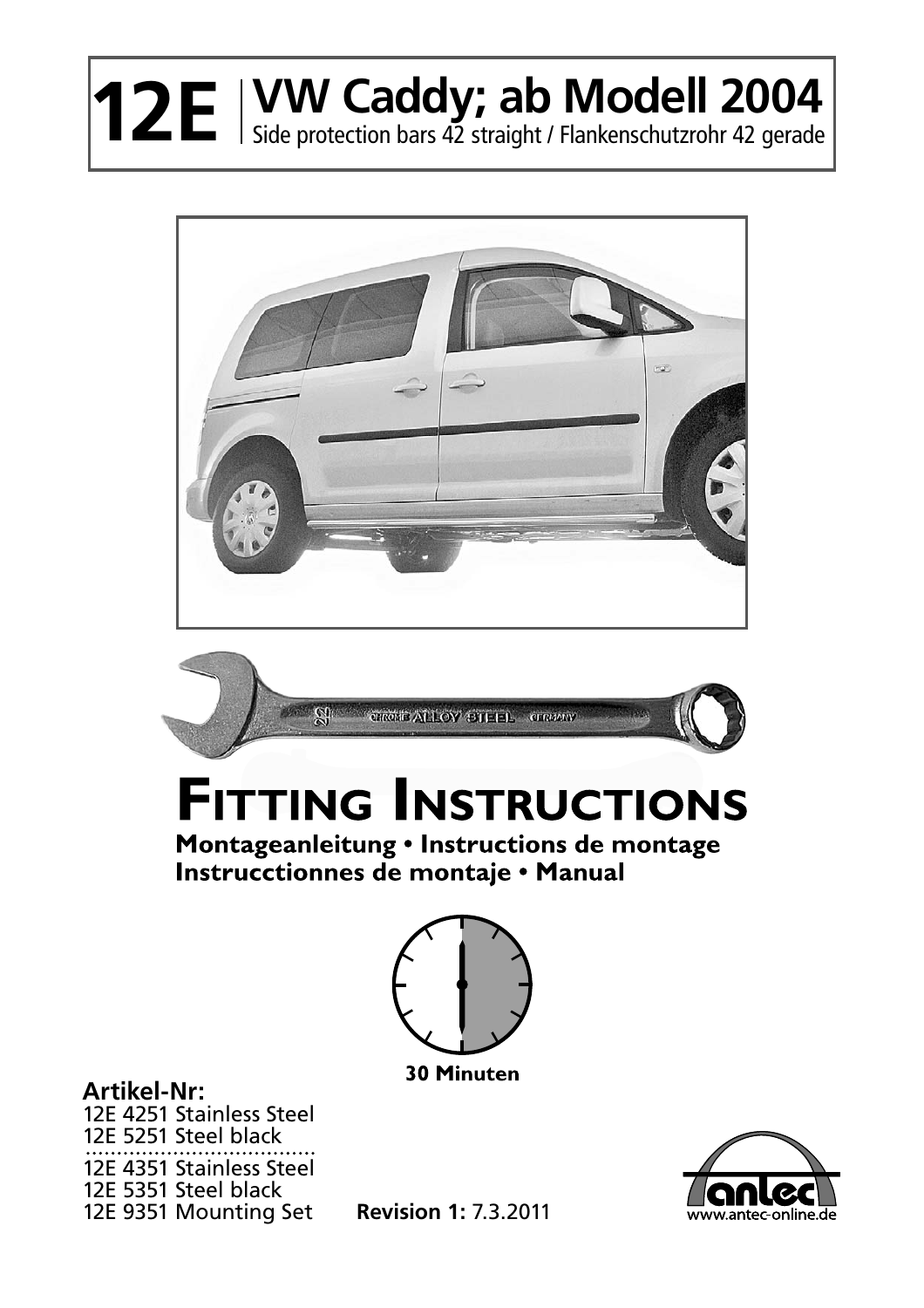## **12E** | VW Caddy; ab Modell 2004





## **Standard Parts list/Normteileliste**

| a                              | M8x20; DIN 933 | 6x  |
|--------------------------------|----------------|-----|
| $\overline{\mathbf{c}}$        | M8; DIN 934    | 6x  |
| $\mathbf C$                    | ø8; DIN 127    | 12x |
| $\overline{\textbf{c}}$ $\mid$ | ø8,4; DIN 9021 | 12x |



**Revision 1:** 7.3.2011 12E 9351 Mounting Set**Artikel-Nr:** 12E 4251 Stainless Steel 12E 5251 Steel black 12E 4351 Stainless Steel 12E 5351 Steel black